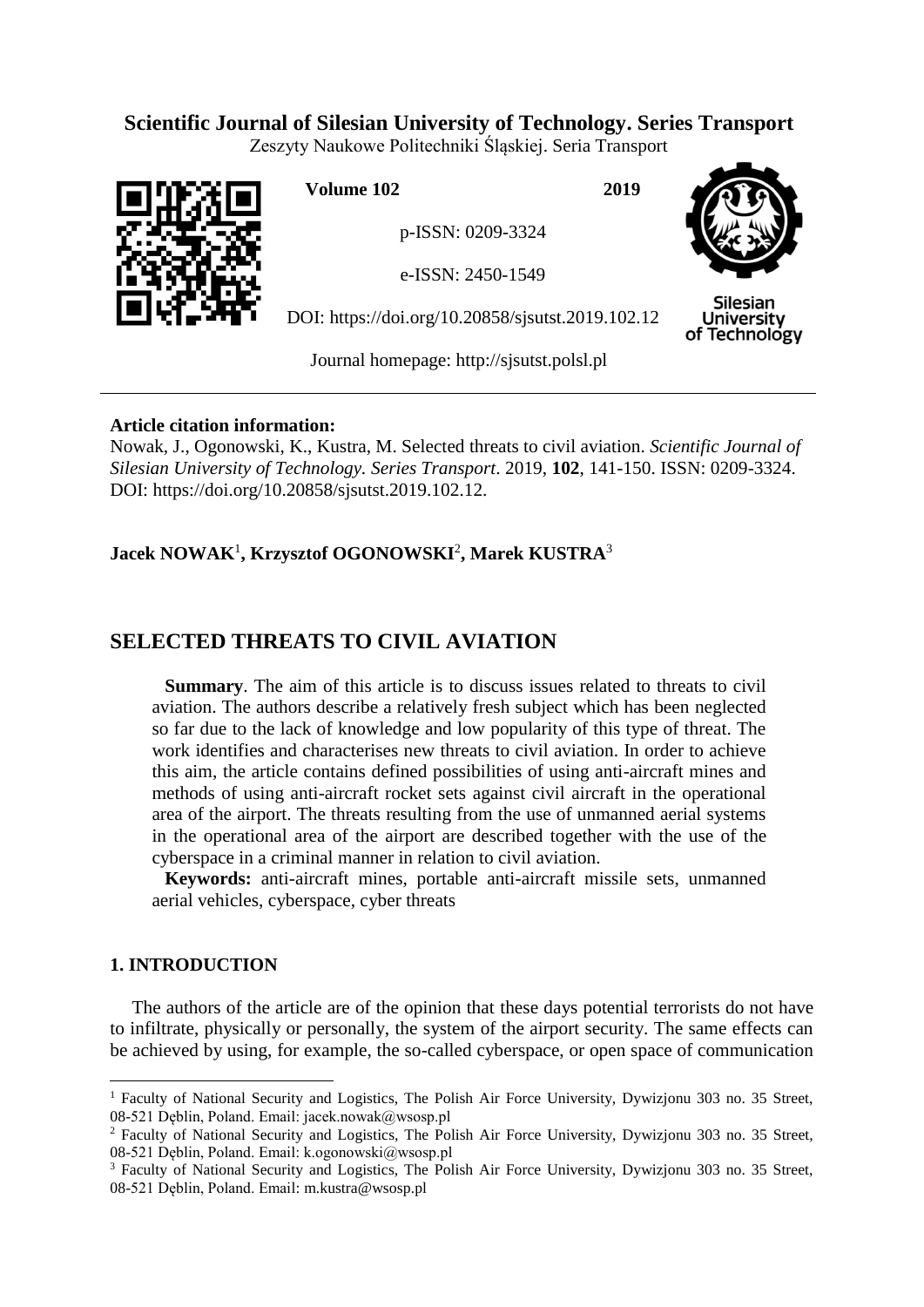via computers and computer memories operating worldwide. This relatively new environment allows interaction and coupling of tools of creating information, registering, and communication. Today, the common storage of information in information systems makes cyberspace the main centre in which information exists. Therefore, it is possible to effectively manipulate this information or even generate false information, which threatens the security of civil aviation.

It should be assumed that terrorists can also take action in the so-called operational sector of the airport. This is understood by the airport facilities and the surrounding area, in which other entities provide assistance to an endangered aircraft within the of radius 8,000 m, in the case of a certified airport and 3,000 m, in the case of airport with limited certification or an airport for exclusive use - from the airport reference point [6]. In the operational zone of the airport, an act of unlawful interference may be used by minelaying, small arms, rocketpropelled grenades, portable missile kits and unmanned aerial vehicles. These are measures that effectively target objects at low altitudes.

One should not underestimate the possible use of anti-aircraft missile sets by terrorists in order to shoot down a civil passenger aircraft, especially during take-off or landing. Currently, it is estimated that there are several tens of thousands of anti-aircraft missile sets, which are beyond any control. It should be expected that these means may fall into the wrong hands.

The development and miniaturisation of unmanned aerial vehicles denote that they are being increasingly used not only in the armies of different countries but also by civil institutions and individuals. Drones are characterised by a low unit price, which makes them very attractive to use. Low price and the growing fighting capabilities of these vehicles turn them into an increasing air threat. A collision of a passenger plane with such an object can have tragic consequences.

The aim of this article is to identify and characterise new threats to civil aviation, which have often been disregarded. The research problem has been put in the form of a question: How do anti-aerial mines, anti-aircraft missile sets, unmanned aerial vehicles and cyberspace operations threaten civil aviation? In order to achieve the purpose of the article and answer the adopted problem, the authors focused on the following hazards. In aviation, it is believed that threats are the potential or existing phenomena, situations or actions affecting the aviation safety, posing a danger to life and health, property (aircraft and all aviation infrastructure), environment as well as limiting opportunities of the development of aviation organisations. The discussed threats are connected with: the ability to use anti-aircraft mines and anti-missile kits against a civil aircraft in the operational airport zone, the use of unmanned flying systems in the operational area of the airport and the use of cyberspace in a criminal way, in relation to civil aviation.

#### **2. ANTI-AIRCRAFT MINES AS THREATS FOR THE SECURITY OF CIVIL AVIATION**

In many armies all over the world, the enhancement of mining to combat air objects has been intensified. Therefore, the application of this means of destruction for terrorist purposes [9] cannot be disregarded. Due to the wide use of the latest technological advances in the field of electronics and materials engineering, efficient mines, both laid manually, in a mechanised manner and remotely operated, have been constructed. Owing to explosives, the so-called directional firing, it became possible not only to destroy armoured targets from large distances but also low-flying objects [9].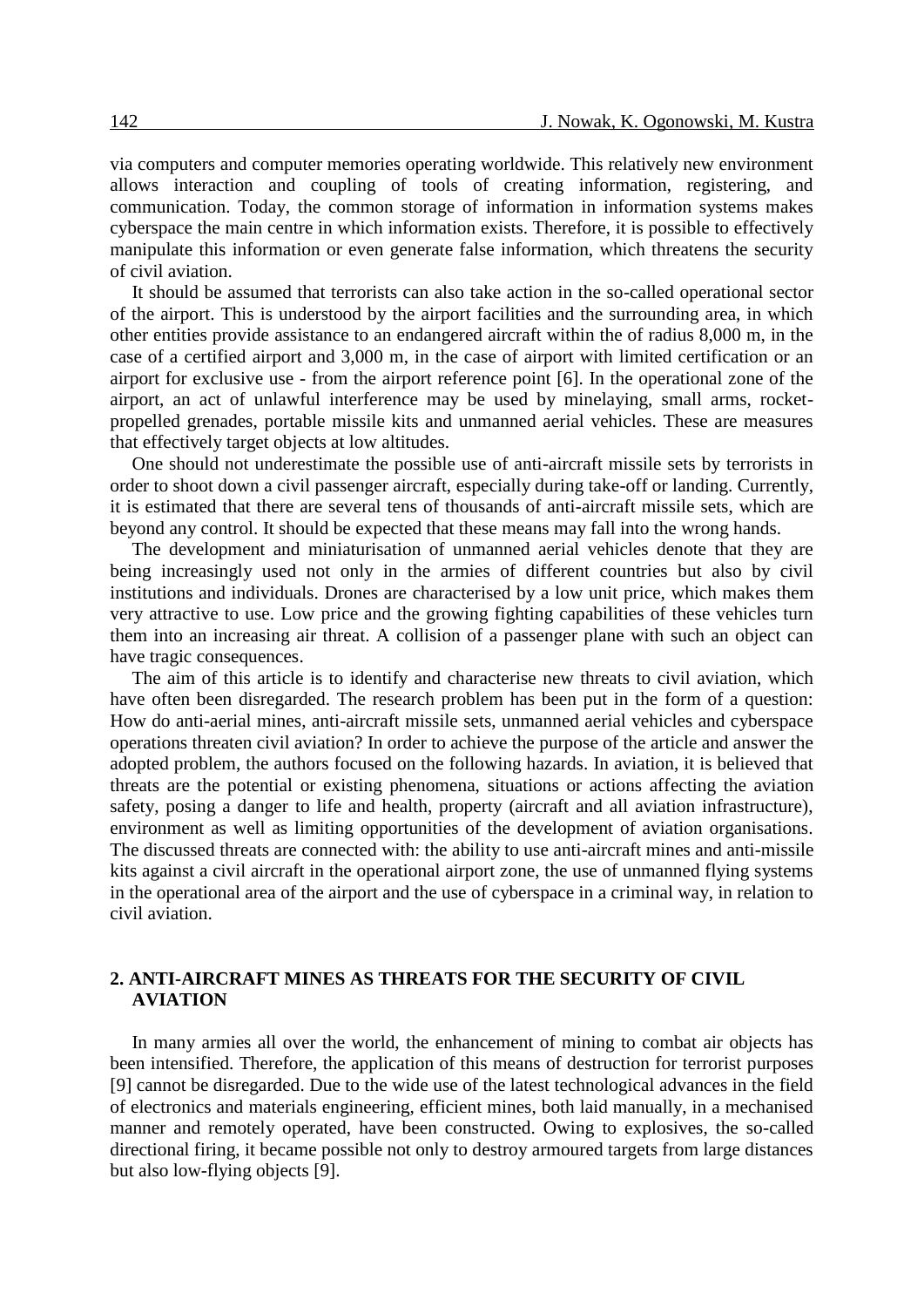The capabilities of these means can be traced back to the example of the anti-helicopter mine, which was developed by the State Scientific Research Centre of Air Systems, on the outskirts of Moscow. The mine is intended to destroy targets at a distance of up to 150 m, using an explosively formed penetrator. It is designed for combat purposes of low-flying aeroplanes, helicopters and UAVs [11].

The mine detects the target using the sound system at a distance of 1 km, rotates the unit towards the target, scans its direction with an infrared sensor and finally fires the explosively formed penetrator. The mine can be laid manually or by means of land or aircraft resources of mining. The time of minelaying manually equals 5 min [11].

The sound sensor sensitivity allows detection of a flying unmanned apparatus at a distance of 0.6 km and in the case of a helicopter, at a distance of 3.2 km. The noise selection system allows detecting the sound of an aircraft or a helicopter engine in the noises of the battlefield. In the case of recognising a target at a distance of approximately 1 km, the mine turns into the direction of the target and activates infrared sensors (4-6 sensors), which ensure accurate homing-in.



Fig. 1. Russian anti-helicopter mine [11]

It is not possible when another target is being intercepted.Simultaneous operation of acoustic sensors and infrared sensors exclude a reaction of a mine to thermal traps fired by the target. After the target enters the firing zone of destruction (a hemisphere with a radius of 150 m), the explosively formed penetrator is fired, which hits the target at a speed of approximately 2,500 m/s. The operating time of a combat mine is not less than 3 months [11].

#### **3. PORTABLE ANTI-ANTICRAFT ROCKET SETS - A SIMPLE AND DANGEROUS WEAPON.**

A portable anti-aircraft missile is a lightweight anti-aircraft rocket intended to fight visually observable air targets, including planes, helicopters and other objects emitting radiation in the infrared spectral range. Due to the risks involved by this type of weapon, its possession, as well as international sales, are tightly controlled. Furthermore, too much attention is placed on terrorist attacks and on international trade, also in view of the threat of terrorist attacks using anti-aircraft rocket sets. The advances of technique and technology made it possible to construct portable anti-aircraft missile sets, operated on the battlefield by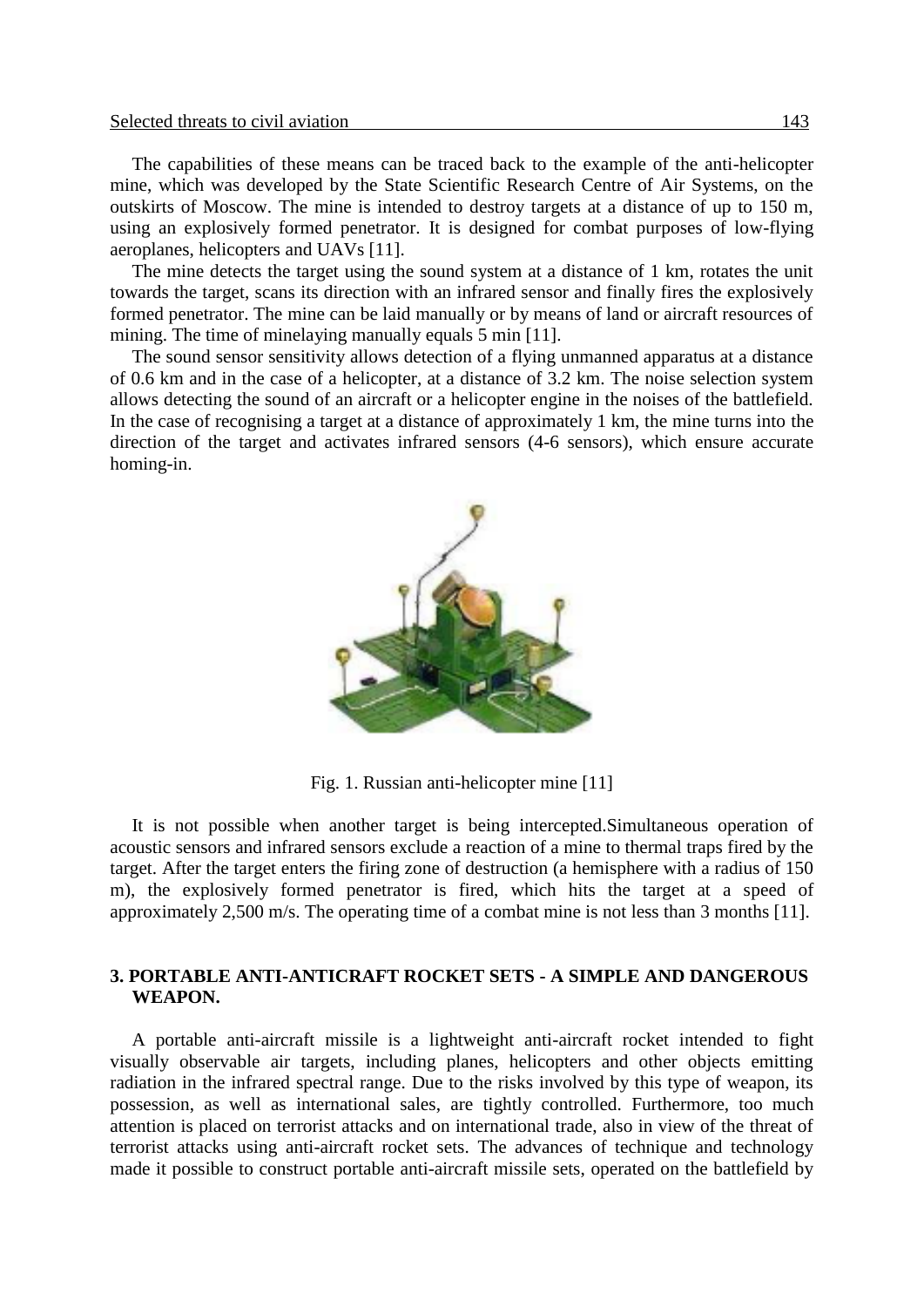one soldier. They are now used at all levels of air defence. They are capable of fighting objects at distances ranging from several hundred meters to several hundred kilometres and altitudes between several meters to tens of kilometres. Thus, there is no doubt that antiaircraft sets which remain in the hands of terrorists and accidental persons pose a threat to civil aircraft.

Despite the continuous development of aircraft, portable anti-aircraft rocket kits still remain an extremely dangerous and very effective means of combating air targets. They are a focus of attention of all armies globally and, most importantly, of terrorist organisations. This is proved by the increasing incidents of stealing anti-aircraft sets from military depots and an ongoing demand in the market of illegal arms trade.

MANPADS (Man-Portable Air-Defence Systems) are systems for combating air targets, mainly intended for operation by a single soldier. They have been frequently used in various armed conflicts since 1969, that is, since the Egyptian-Israeli border clashes. The main element of MANPADS is an anti-aircraft rocket, placed in a tabular launcher, which guides itself to the most intense source of thermal radiation, which is the aircraft engine. By assumption, it is designed to be an inexpensive system, which is why its construction is simplified. For example, the same rocket does not have a proximity fuse, but an impact one, hence the eruption occurs at a time when it directly hits the warmest place of the aircraft. In addition, generally external detection systems are not used, and the detection itself is made by using a rocket homing head, in-built in the launcher tube. Moreover, the launch device is switched off and can be reused after replacing the used launcher.

The simplicity of the system does not mean that it is ineffective. Furthermore, it translates into the simplicity of its operation. It does not have any special calibration systems, tests and aiming. Everything is quite tough, and occasionally unaffected by errors of the operators. Initially, the easily accessible Russian rockets were the most effective. A good example can be Vietnamese, who only in the years 1972 - 1975 launched 589 rockets Strela-2 and Strela-2M that hit 204 American aircraft. They were also used in Africa, South and Central America, Asia and the Middle East.

An increasing number of acts of violence aimed at the aviation infrastructure forced the international community to take elementary actions to continuously modernise the level of civil aviation security. According to some estimates, there are probably more than half a million MANPADS around the world. Some models of these weapons are widely available and can be purchased on the black market. The attacks which occurred several years ago by means of short- range infrared homing missiles led to a situation that aircraft developers and supervisory bodies began to consider equipping commercial aircraft with protection systems of missile defence. Various surface-to-air missiles require different defence systems, which creates a number of opportunities for their producers. Only Israel decided to equip its civil aircraft with this device after an incident in 2002, when a plane, Arkia, was fired at in Mombasa during takeoff. Fortunately, the projectile missed the target. In accordance with the governmental Sky Shield programme, jet aircraft belonging to the national carrier El Al Israel Airlines, Arkia Israel Airlines and Israir Airlines are equipped with such equipment, which is manufactured by the local company Elbit Systems. The position of Israel was that the benefits outweighed the costs and insecurity.

The majority of anti-missile systems, designed for aircraft and helicopters, are to counter short-range and shoulder-fired missile threats. The USA equipped most of its military transport units with such protective devices, similarly to the United Kingdom and Australia. The systems manufactured by Northrop Grumman are in service with the heads of states, for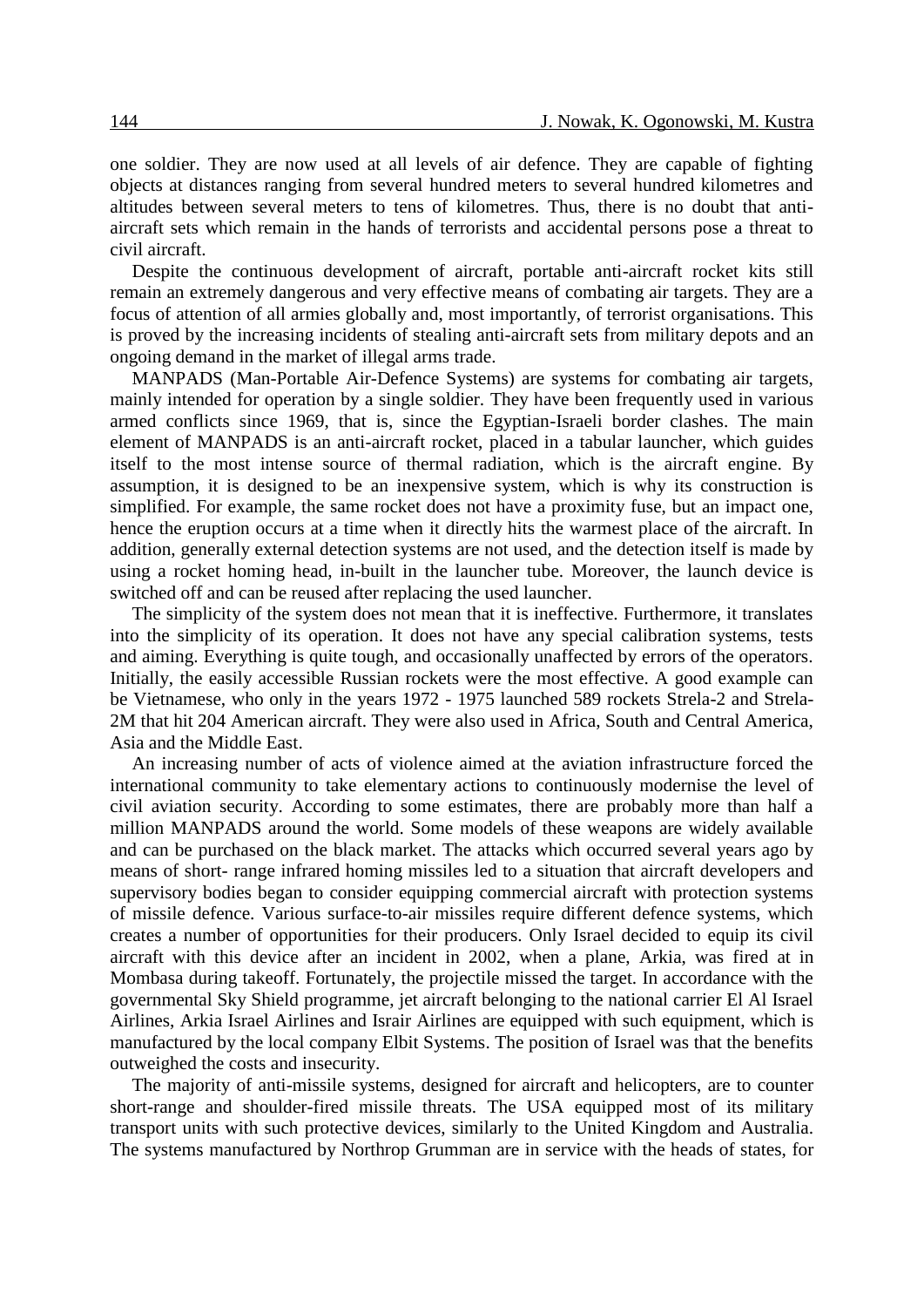example, the Air Force One carrying the President of the United States as well as the German aircraft transporting the Chancellor.

The most important effect of mounting the system of self-protection on board an aircraft is to enhance the situational awareness for pilots, who are being informed about possible risks from anti-aircraft infrared guided missiles. The main aim of the kit is to defend against terrorists', militants' or various rebels' weapons, that is, against portable anti-aircraft shortrange missile kits, MANPADS-type.

The Ukrainian company, ADRON Research and Development Company (R&D Ltd.) from Kiev, jointly with the Institute of NPK Progress in Nieżyn have been developing and producing such systems since 1982. The first of these, originally used in the Mi-24 helicopter was the 166W1AE intended for its protection against heat-seeking missile attacks. It produces an apparent source of infrared radiation in space. The device KT-01AWJe "ADROS" is the most modern version of the device L-166W1AE. On the helicopter Mi-24W with upgraded electrical wiring, the beams may be used interchangeably for both devices. Adron R&D Ltd has designed the equipment which protects helicopters and aircraft from all existing infrared threats, including MANPAD missiles, mistaking or "dazzling" the rocket guidance system and thereby changing the flight trajectory.

"ADROS" protects the aircraft against a direct strike from various types of missiles with infrared guided warheads, which operate in the modulation mode:

- amplitude-phase.
- frequency-phase.
- $-$  time-impulse.

The infrared radiation emitted by the radiator lamp with an electromechanical modulator is processed into subsequent thermal impulses. Infrared impulses that occur in such an order give misleading information about the location of the protected aircraft in relation to the optical axis of the head of an attacking missile. The presence of interference in the channel of the rocket control leads to disturbances of its trajectory, missile transition into a flight along an extending spiral until the loss of the tracked target. In the system there is no readiness mode, it runs continuously during the whole mission by providing stable and enduring protection for the plane or a helicopter. The system "tricks" all IR missiles within its range so that it is unnecessary to calculate the position of coordinates of the attacking projectile. The software is designed in the Assembler software code. It is flexible for future reprogramming and future system upgrades.

The aircraft protection against IR guided missiles is one of the priorities in the present time. The reason being the very high effectiveness of such missiles. Recent war experiences show that approximately 90% of all aircraft shot down in armed conflicts are destroyed by infrared- guided missiles.

The protection of aircraft against MANPADS-type missiles is usually ensured by creating false thermal targets by means of thermal or optical active electronic jamming systems. The operation of the electronic-optical active jamming systems is based on the principle of modular jamming of infrared radiation.

Although the aircraft protection devices against the discussed systems, are produced and mounted on military aircraft, the analysis shows that there is a possibility of fixing them on civil aircraft or helicopters.

Additional equipment of the aircraft with a radar warning receiver (RWR) would be designed to warn the crew against the illumination of air-defence artillery and missile launcher radars so as to take protective measures at an early stage, for example, in the form of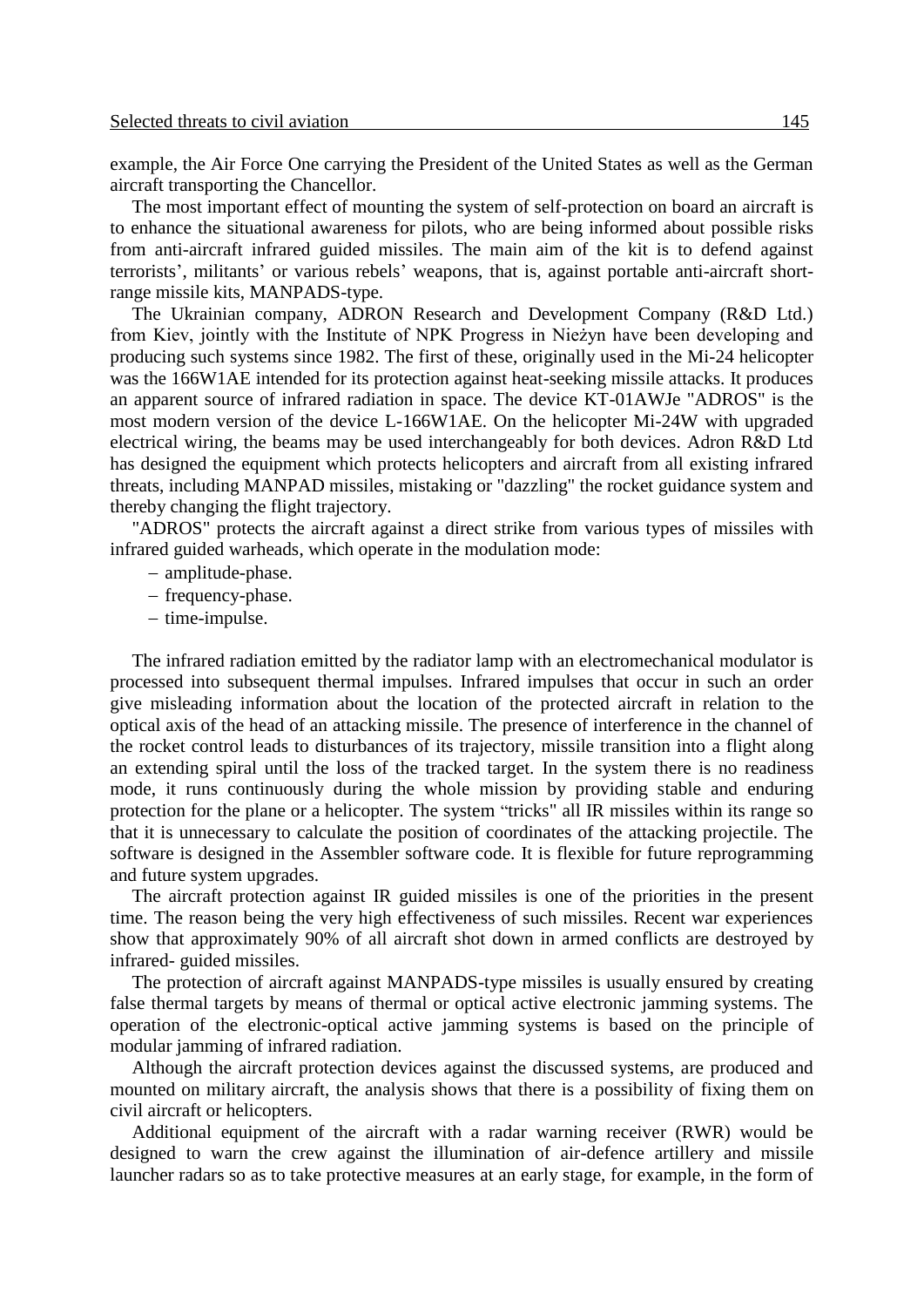avoiding such positions. In this way, it would be possible to take appropriate measures to prevent an attack.

Presumably, there are a number of measures and aircraft protection systems currently against the most popular MANPADS attacks. They differ in the mode of action, the possibility of using them, the degree of complexity and obviously the price, which undoubtedly is one of the key issues when making a decision on the purchase and the application of a given means by an air carrier.

### **4. UNMANNED FLYING SYSTEMS - A THREAT IN THE AIRPORT OPERATIONAL ZONE**

When considering the subject of threats to aviation, arising from the use of unmanned aircraft, in the first place, it is necessary to explain what they are. An unmanned vehicle is understood as a design for the execution of a flight, able to move cargo with the exception of transporting passengers. A more accurate explanation is included in NATO terminology, where the device is defined as follows: "a power-driven aerial vehicle, disposable or reusable, using aerodynamic forces to provide lift, which is controlled by or piloted remotely, capable of carrying lethal or non-lethal loads "[7]. The discussed aircraft are characterised by a variety of parameters and performance. Among the most important ones are: weight, range, endurance, and the practical ceiling. Due to their properties, the scope of their operators ranges from the armed forces, law enforcement services to civil companies. However, they are a source of threats to civil aviation, including airports. They result not only from deliberate human activity, but also from ignorance, misuse of unmanned aerial vehicles, too easy access to this type of flying devices, and the lack of appropriate legislation.

A significant threat to airports is near miss incidents when unmanned aircraft come too close to manned landing machines which were taking off or performing other air operations in the vicinity of the mentioned sites. In the history of aviation, there are numerous suchlike examples. A serious incident occurred on 20 July 2015 during an approach to landing of the airline Lufthansa at Warsaw Chopin Airport. The threat was caused by a drone, which was approximately 100 m from an Embraer 195. It is necessary to mention an event of March 2014 when a remotely operated rotorcraft was noticed at a distance of 30 m away from a Boeing 777 by its crew at Vancouver airport. Then in April 2014 at the same airport, a camera mounted on board an unmanned aerial vehicle recorded its flight at a very short distance from a landing aircraft. Another example was nearing of an unmanned aerial vehicle to a landing in a US Airways aeroplane at Tallahassee airport, on March 22, 2014 [11]. A dangerous incident took place in December 2014 at Heathrow airport, when a UAV was observed a dozen meters away from a landing aircraft [4]. Two incidents which occurred in the year 2014 in Australia also worth mentioning. On March 19, during an approach to landing at the airport in Perth, the pilot of DHC-8 had to abruptly change the course. This was due to the presence of a small flying object (witnesses of the event described it as a cylindrically-shaped unmanned aerial vehicle). To be precise, the aircraft, belonging to the carrier Skippers, passed the object at a distance of 20 m horizontally and 100 feet vertically. Three days later, the incident was repeated, namely, a rescue helicopter pilot had to perform an evasive manoeuvre to avoid a collision with an approaching unmanned aerial vehicle [1]. These incidents are just a few examples of dangerous near-miss incidents between unmanned aerial vehicles and manned aircraft. The threat results from the possibility of damage to the airframe, executing air operations within an airport, which may result in an emergency landing or even crashing the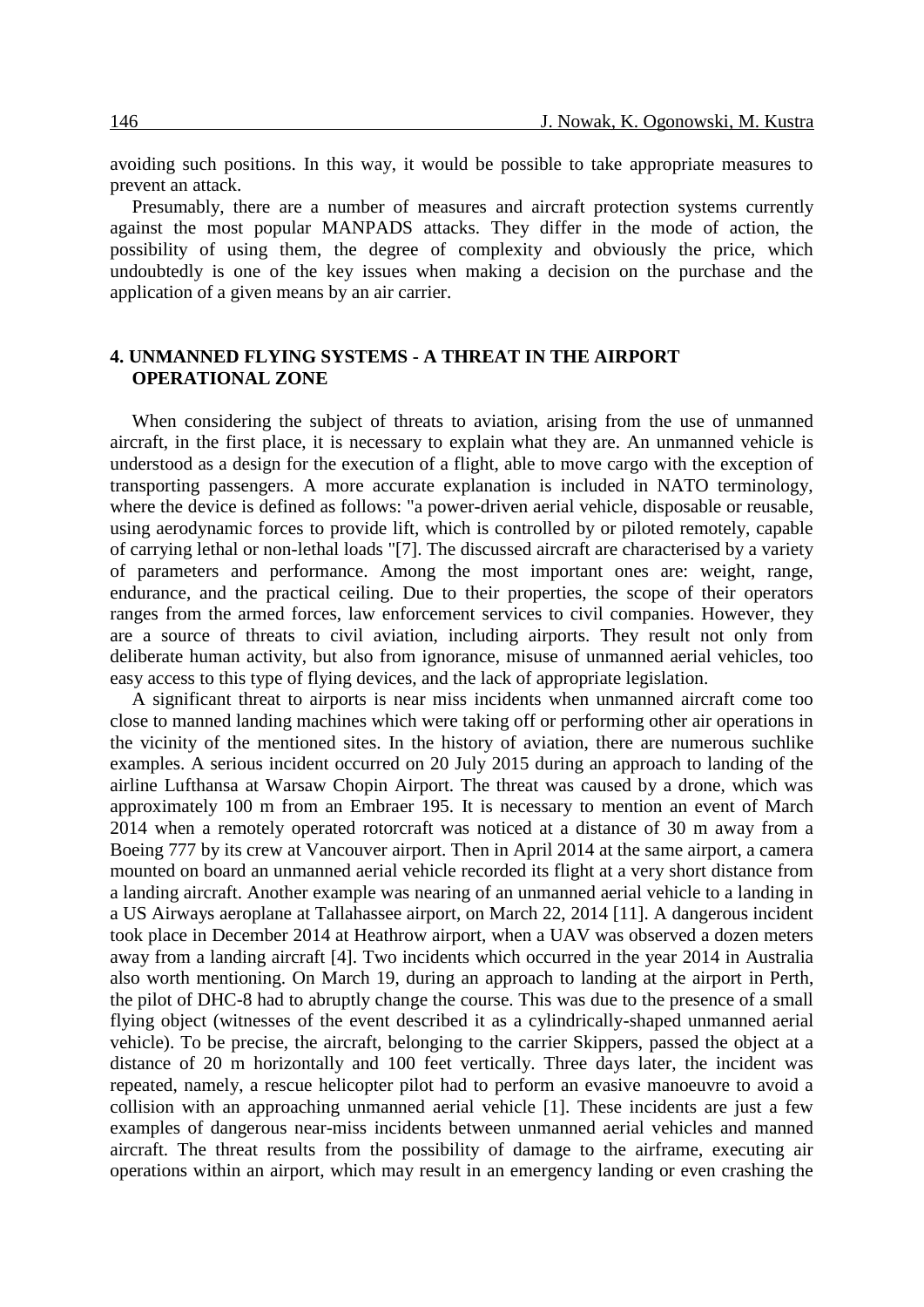machine, and consequently in the damage or destruction of property, loss of health or even life of crew members and/or passengers.

Due to easy access to unmanned aerial vehicles, they are used by terrorist groups. It is extremely dangerous since these devices enable carrying loads which may cause an explosion. In this way, it is possible to easily damage fuel storage depots, aircraft in aprons and even worse, damage terminals exposed to danger. The awareness is further expanded by the fact that these objects are remotely controlled by devices which enable operators to perform precise guidance towards the target. In addition, they are relatively small in size, thus quick detection tends to be difficult. A number of initiatives is being taken to counteract the discussed acts of unlawful interference. Defensive systems are been developed due to the increasing number of hazards connected with the use of unmanned aerial vehicles. An example is a solution applied in France. In case of discovering an unmanned aerial vehicle in a closed air space, the so-called anti-drones are activated, whose aim is to throw metal nets on the rotors of intruders [8].

#### **5. ACTIVITY IN CYBERSPACE AS A THREAT TO CIVIL AVIATION**

For several years, actions which breach security in the cyberspace, have been increasingly important. They are as important as the traditional ones. Cyberspace is the "space of processing and exchange of information generated by teleinformation systems [...] with the links between them and the relationship with users," [2]. In view of the above, it may be considered a virtual sphere designed to transfer, collect and share data. However, that is not all. The applications are linked with the possibility of attacks against information systems. In the case of the discussed subject, these are airport systems. For this reason, it is essential to care about maintaining an appropriate level of cybersecurity, which is understood as "a set of organisational and legal, technical, physical and educational designed to ensure uninterrupted functioning of cyberspace"(5). With regard to airports, this notion can be defined among others as the detection, response or prevention, counteracting deliberate actions conducted in cyberspace that are aimed at the violation of the information systems used at airports. Due to a wide spectrum of possibilities to pose threats in the discussed area, the examples of these were divided into intentional and unintentional actions. Intentional actions include the use of [13]:

- malware: a virus, a network worm, a Trojan horse, a dialler, a botnet.
- breaking security: unauthorised logs, account hacking, hacking into an application.
- internet publications: offensive content, copyright breaching, misinformation.
- gathering information: scanning, wiretapping, social engineering, espionage.
- computer sabotage: unauthorised exchange of information, unauthorised access or unauthorised use of the information, denial of access, deleting data, use of vulnerabilities in devices.
- $-$  the human factor: deliberate violations of security procedures, violating binding legal regulations.
- cyber terrorism: a terrorist crime committed in cyberspace.

On the other hand, unintentional activities are [13]:

- accidents and fortuitous events: hardware failures, link and software failures.
- the human factor: an unintentional violation of procedures, negligence, incorrect configuration of a device.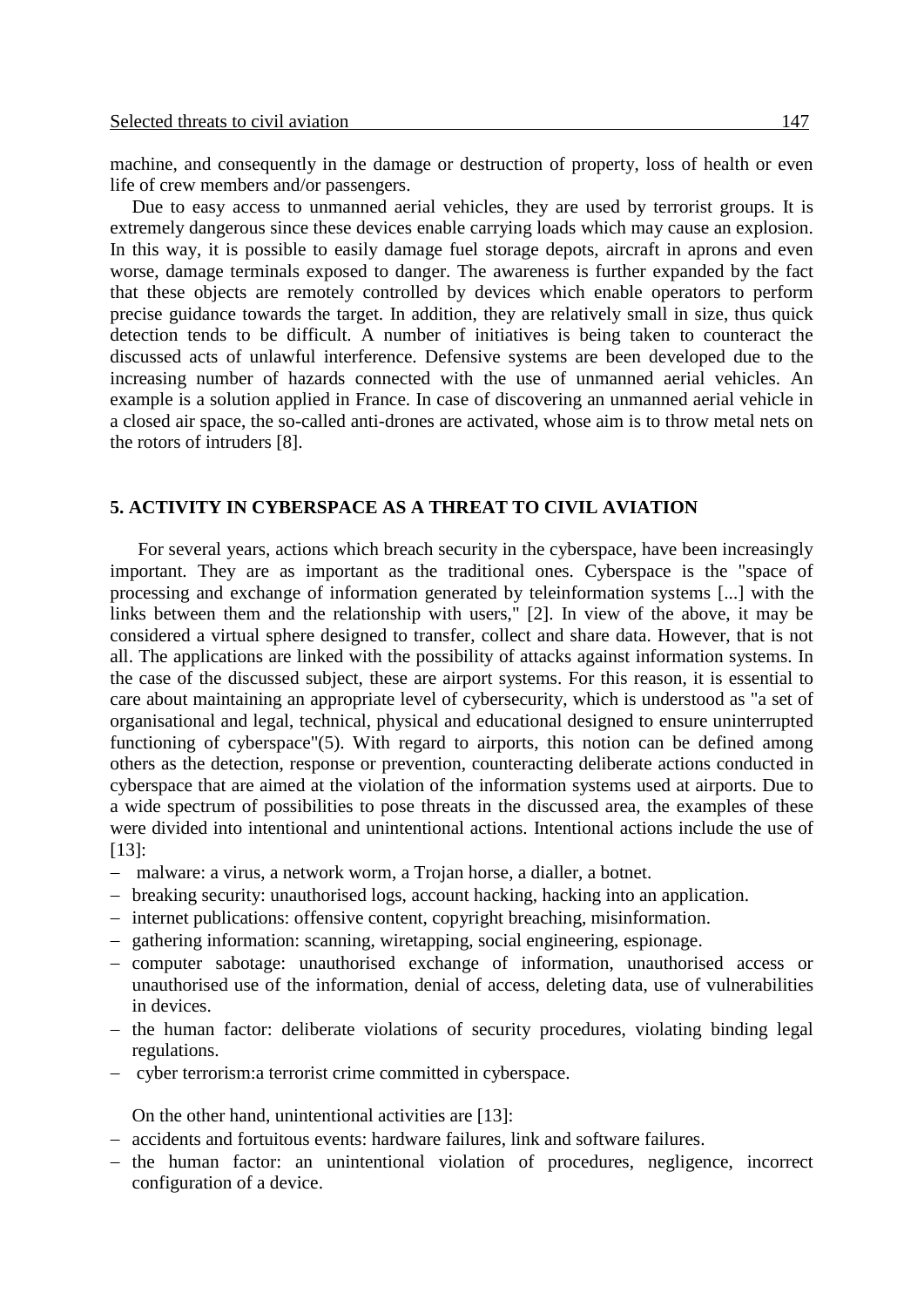Due to increasingly occurring offences in cyberspace, in almost every sphere of human life, the scientific and aviation community began to research, seeking preventive and protective solutions. This is evidenced by conferences devoted to this subject. So far, two high-profile meetings have been held on cyberspace in civil aviation. The authors of this article participated in the second meeting (High Level International Conference on Cybersecurity in civil aviation), which was held on 08-09 November 2017 in Cracow. During the deliberations, an adoption of a strategy of proactive conduct in cyberspace was stressed. It was also suggested that the fragmentation of the management systems should be avoided. Attention was also drawn to the *Directive of the EU Parliament and the Council on measures to promote a high common level of security of networks and information systems in the EU (Directive NIS). The document obliges the Member States to implement* the national strategy for the security of networks and information systems. Moreover, in accordance with the development of *Cyber-Security, a new challenge for the aviation and Automotive industries* suggestions were listed which seem to be most appropriate for the security of the aviation industry and, in particular, airports against cyber threats. These, among others, include [14]: an introduction of tests checking the resistance of systems cyberthreats, testing of critical systems by external and independent companies that have genuine knowledge of cybersecurity, ensuring a high level of security of critical systems for communication. Moreover, every company in the airline industry should assess their needs in the perspective of cybersecurity; governments should establish appropriate norms and regulations in the field of cybersecurity.

On the basis of the above considerations, it appears that cyber threats are a relatively new, but extremely significant threat to airports. For this reason, numerous initiatives are taken to strengthen the resilience of systems to this type of threats. Unfortunately, the continuous development of technology promotes more frequent offences in cyberspace, making it difficult to conduct preventive actions.

#### **6. CONCLUSION**

The article is entitled: "Selected threats to civil aviation". In relation to the subject, the authors adopted the following objective: identification and characteristics of new threats to aviation, which had previously been overlooked. The research problem is included in the question: How do anti-aerial mines, MANPADS, unmanned aerial vehicles and cyberspace operations threaten civil aviation? The answer to the research problem required careful analysis and, consequently, a synthesis of the literature and the use of knowledge acquired in the course of learning and professional work. For decades, the threat posed to civil aviation by individuals, have been associated with their presence and a physical attempt to overcome all sorts of security measures and regulations. Currently, this situation is changing. As it is commonly known, persons seeking to jeopardise this branch of transport are usually one step ahead of the law and security. This considerably hampers the work of services and induces a search for new legal or technical solutions.

The authors focused on four types of threats, that is, the ability to use anti-aircraft mines, MANPADS against a civil aircraft in the operational airport zone, the use of unmanned aerial vehicles flying in the operational area of the airport and the use of the cyberspace in a criminal way with regard to civil aviation.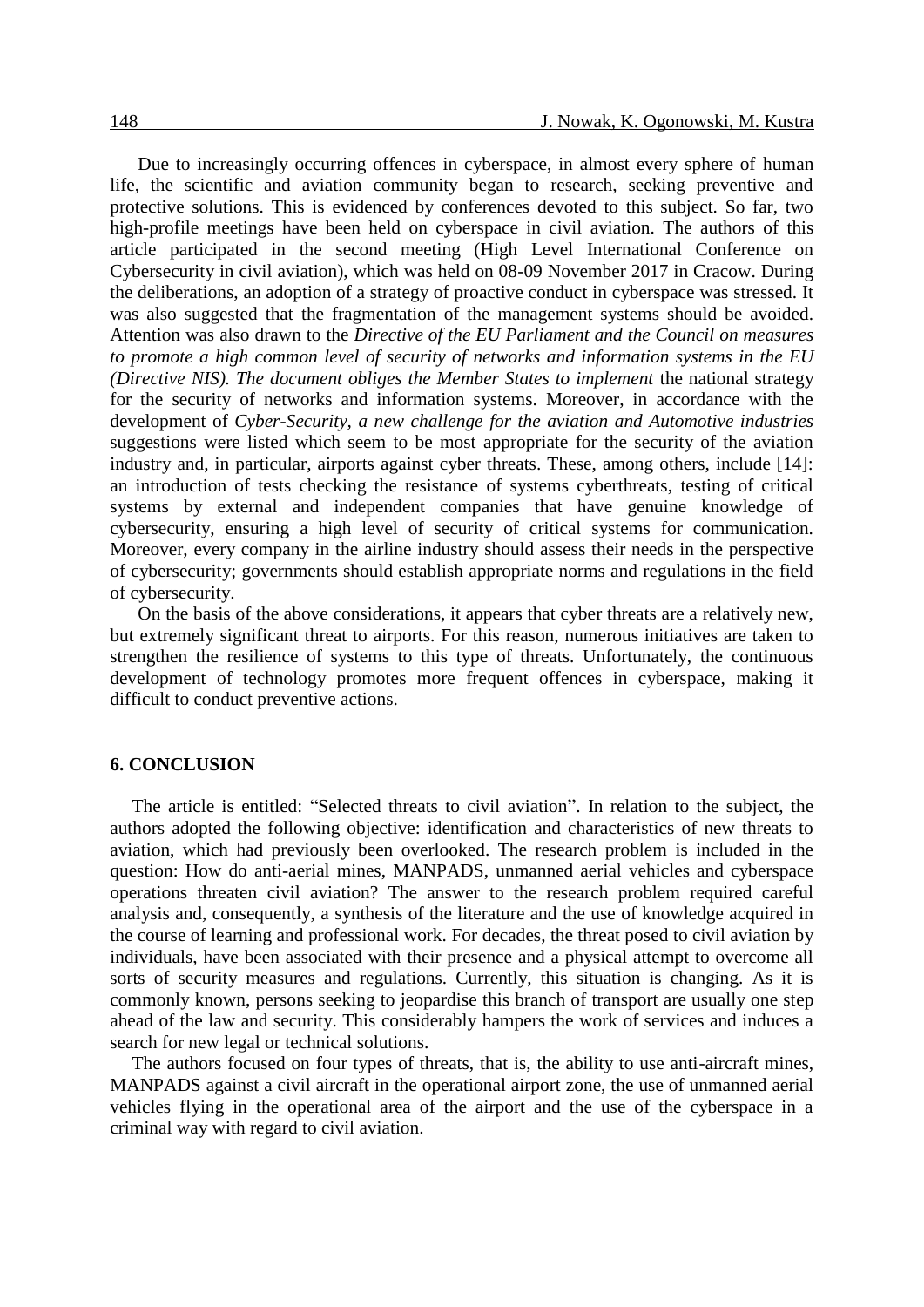Obviously, there are already technical systems which disturb the drone control or cause its physical destruction, however, they will not always be effectively used. Despite the existing technical solutions in that matter, the legal ones lag behind.

With regard to the protection of aircraft against air-mines, it seems that the only sensible solution is to patrol the operational airport zone, conducted on the ground and also in the air by means of unmanned aerial systems. By applying them, it is also possible to detect other threats such as tracking suspicious vehicles or individuals from the air.

MANPADS pose a serious threat, yet, due to advances in modern technology, this threat will be mitigated. Available off-the-shelf solutions should be implemented. It is worth investing in these measures.

The greatest challenge for civil aviation is its protection in cyberspace. The availability and universality of networking solutions intensifies this challenge even further. It cannot be stated that civil aviation is here, completely helpless. In the present conditions, the applied solutions bring appropriate results, however, still the question might be asked whether we will not be astonished by future developments?

#### **References**

- 1. ATSB Transport Safety Report.
- 2. *Doktryna cyberbezpieczeństwa Rzeczypospolitej Polskiej.* Warsaw 2015. [In Polish: *Cybersecurity doctrine of the Republic of Poland*].
- 3. Evans A.E. 1969. "Aircraft Hijacking: Its Causes and Curve". *American Journal of International Law* 4.
- 4. Marszałkiewicz J. 2017. "Zagrożenia dla portów lotniczych ze strony bezzałogowych statków powietrznych". *Przegląd Komunikacyjny* 12: 2-12. [In Polish: "Threats to airports on the part of unmanned aerial vehicles"].
- 5. *Polityka Ochrony Cyberprzestrzeni Rzeczypospolitej Polskiej.* Warsaw 2013. [In Polish: *Policy for Cyberspace Protection of the Republic of Poland*].
- 6. Rozporządzenie Ministra Transportu, Budownictwa i Gospodarki Morskiej z dnia 4 kwietnia 2013r. w sprawie przygotowania lotnisk do sytuacji zagrożenia oraz lotniskowych służb ratowniczo-gaśniczych (Jornal of Laws 2013 item 487). [In Polish: Regulation of the Minister of Transport, Construction and Maritime Economy of April 4, 2013 on the preparation of airports for emergency situations and airport rescue and firefighting services (Journal of Laws 2013 item 487)].
- 7. *Słownik terminów i definicji NATO zawierający wojskowe terminy i ich definicje w NATO.* Brussels 2011. [In Polish: *Dictionary of NATO terms and definitions containing military terms and their definitions in NATO*].
- 8. "Tajna wojna anty-dronów". *Świat wiedzy*. 2015. [In Polish: "Secret war of anti-drone". *World of knowledge.* 2015].
- 9. Zajas S. 2007. "Przeciwdziałanie zagrożeniom terrorystycznym na lotniskach". *Zeszyty Naukowe AON* 2(67): 38-56. ISSN 2543-6937. [In Polish: "Counteracting terrorist threats at airports"].
- 10. Adron. Available at: http://adron.ua/en/weoffer/developments.
- 11. Military Institute of Armament Technology. Available at: http://www.witu.mil.pl/www/biuletyn/zeszyty/20080107p/33.pdf
- 12. Unmanned aerial vehicle. Available at: https://en.wikipedia.org/wiki/Unmanned\_aerial\_vehicle#Aircraft\_near-miss\_incidents